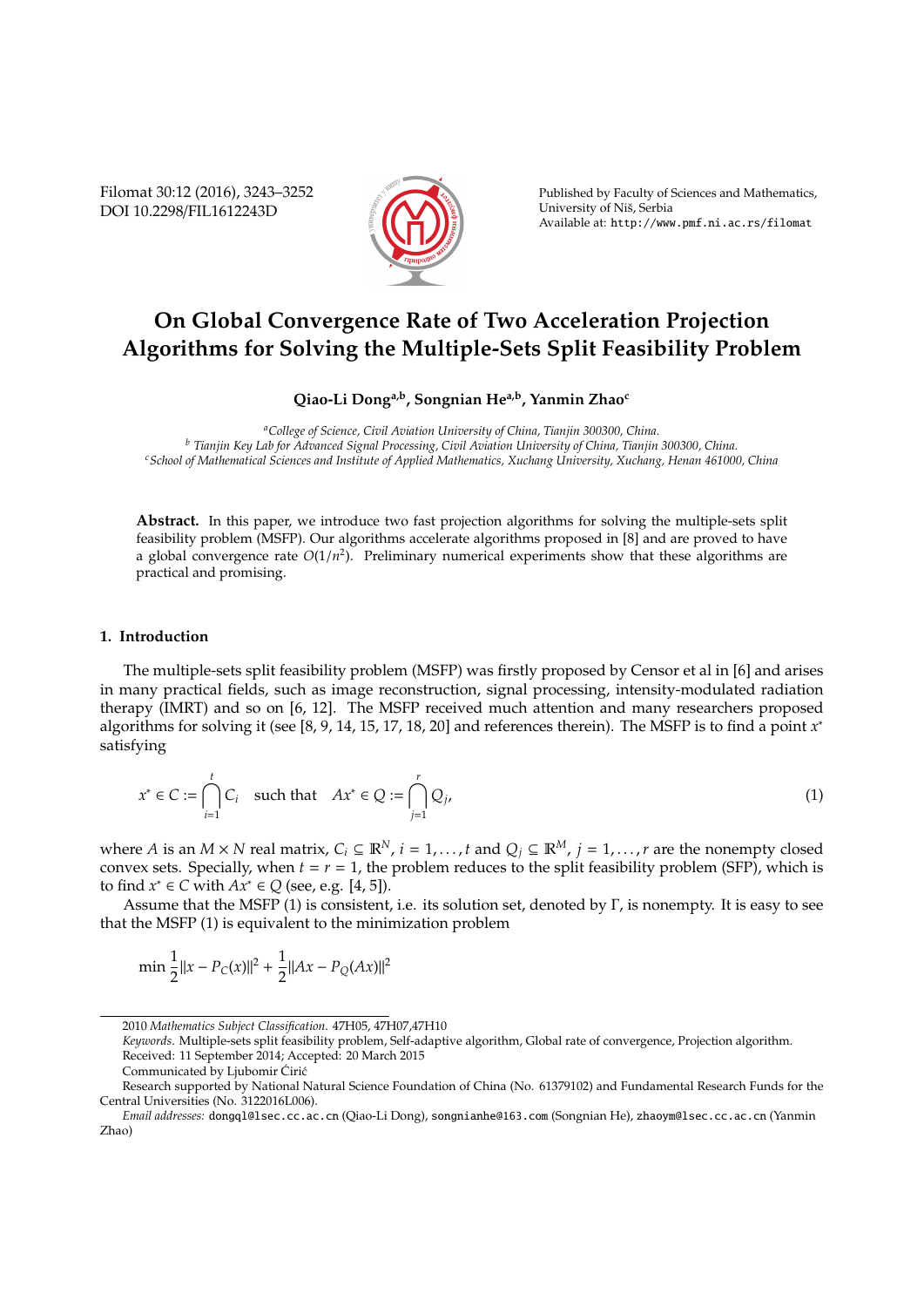where  $P_C$  and  $P_O$  denote the orthogonal projections onto *C* and *Q*, respectively. Generally, the projections of a point onto the sets *C* and *Q* are difficult to implement, while sometimes in practice, projections onto individual sets  $C_i$  and  $Q_i$  are easily calculated. For this purpose, Censor et al [6] defined a proximity function  $p(x)$  to measure the distance of a point to all sets

$$
p(x) = \frac{1}{2} \sum_{i=1}^{t} \alpha_i ||x - P_{C_i}(x)||^2 + \frac{1}{2} \sum_{j=1}^{r} \beta_j ||Ax - P_{Q_j}A(x)||^2,
$$
 (2)

where  $\alpha_i > 0$  and  $\beta_j > 0$  for all *i* and *j*, respectively, and  $\sum_{i=1}^t \alpha_i + \sum_{j=1}^r \beta_j = 1$ . We see that

$$
\nabla p(x) = \sum_{i=1}^{t} \alpha_i (x - P_{C_i}(x)) + \sum_{j=1}^{r} \beta_j A^{T} (I - P_{Q_j}) A x.
$$

Then, Censor et al [6] considered the following constrained MSFP:

find 
$$
x^* \in \Omega
$$
 such that  $x^*$  solves the MSFP, (3)

where  $\Omega \subseteq \mathbb{R}^N$  is an auxiliary simple nonempty closed convex set containing at least one solution of the MSFP. For solving the constrained MSFP (3), Censor et al [6] proposed a projection algorithm as follows

$$
x_{n+1} = P_{\Omega}(x_n - s\nabla p(x_n)),
$$
\n(4)

where *s* is a positive number such that  $0 < s_L \le s \le s_U < 2/L(p)$ ,  $s_L$  and  $s_U$  are two fixed constants, and  $L(p)$ is the Lipschitz constant of ∇*p*.

Observe that in the algorithm (4), the determination of the stepsize *s* depends on the operator (matrix) norm  $||A||$  (or the largest eigenvalue of  $A<sup>T</sup>A$ ). This means that in order to implement the algorithm (4), one has first to compute (or, at least, estimate) operator norm of *A*, which is in general not an easy work in practice.

To overcome this difficulty, Zhang et al [16], Zhao and Yang [18, 19] proposed self-adaptive methods where the stepsize has no connection with matrix norms. Their methods actually compute the stepsize by adopting self-adaptive strategies. Recently, Dong and He [8] presented another self-adaptive method by using the backtracking rule.

Note that the algorithms proposed by Censor et al [6], Zhang et al [16] and Zhao and Yang [18, 19] involve the projection to an auxiliary set  $\Omega$ . In fact, the set  $\Omega$  is introduced just for the convenience of the proof of the convergence and it may be difficult to determine  $\Omega$  in some cases. Considering this, Zhao and Yang [20], and Dong and He [8] presented projection algorithms which don't need projection to an auxiliary set  $\Omega$ .

Algorithms in proposed [8] are proved to have sublinear global rate of convergence *O*(1/*n*) and converge quite slowly, especially for large-scale problems (see [2] for details), although they have advantages stated above. Recently, Nesterov [10], Beck and Teboulle [2], and Tseng [13] studied the fast algorithms with global convergence rate *O*(1/*n* 2 ), based on the proximal gradient algorithms for convex optimization. Inspired by them, in this paper, we introduce two algorithms which accelerate the two projection algorithms proposed by Dong and He [8] respectively and share global rate of convergence *O*(1/*n* 2 ). Two algorithms don't need an auxiliary set  $\Omega$  and the second algorithm is self-adaptive, which uses backtracking rule to get the stepsize. The efficiency of two algorithms is illustrated by some numerical experiments.

#### **2. Preliminaries**

In this section, we review some definitions and lemmas which will be used in the main results. The following lemma is not hard to prove (see [1, 6]).

**Lemma 2.1.** *Let p be given as in (2). Then*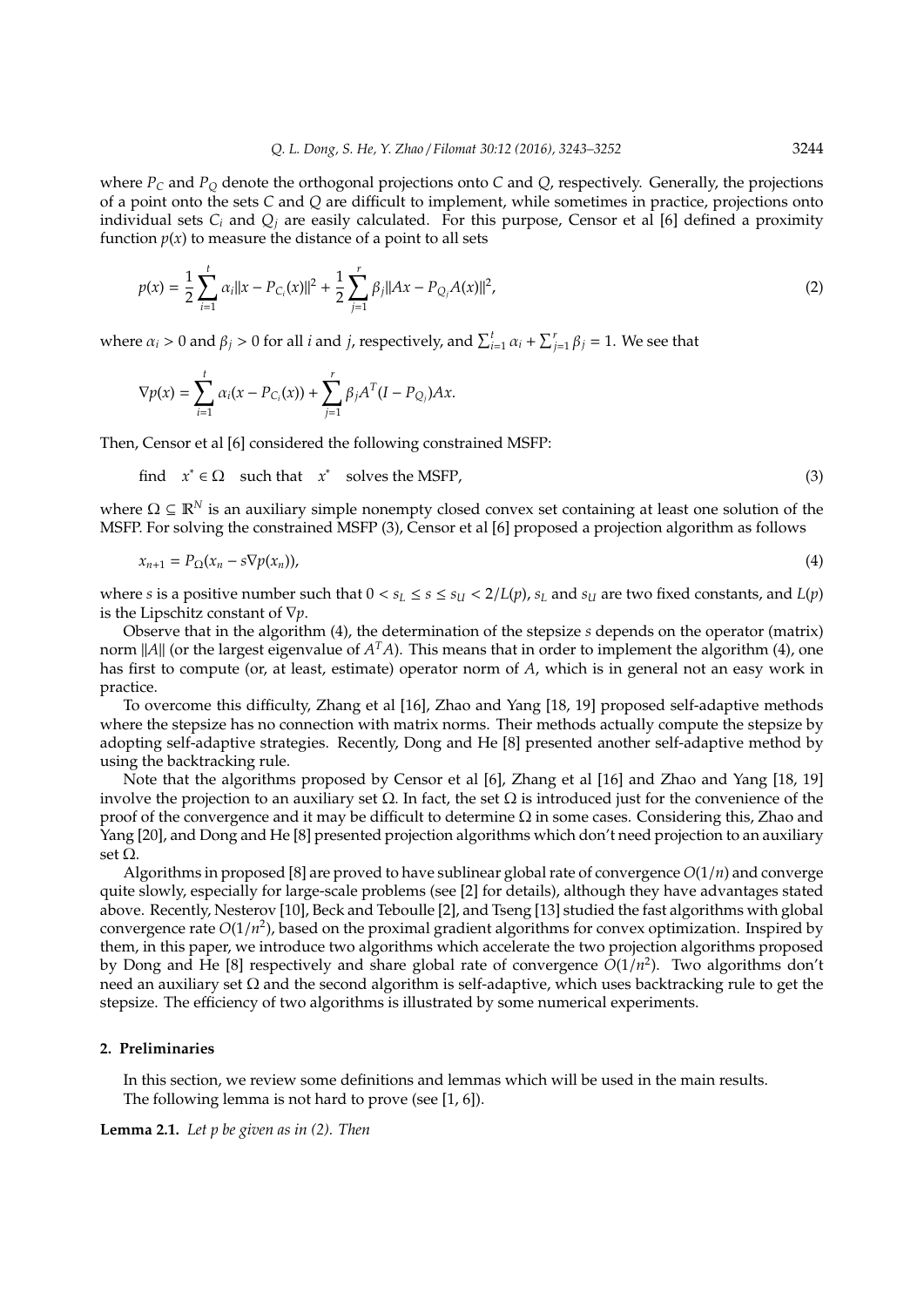- *(i) p is convex and continuously di*ff*erential;*
- (ii)  $\nabla p(x)$  is Lipschitz continuous with  $L(p) = \sum_{i=1}^t \alpha_i + \rho(A^TA) \sum_{j=1}^r \beta_j$  as the Lipschitz constant, where  $\rho(A^TA)$ *is the spectral radius of the matrix A<sup>T</sup>A.*

For any  $\tau > 0$ , consider the following quadratic approximation of  $p(x)$  at a given point  $\psi$ :

$$
R_\tau(x,y):=p(y)+\langle x-y, \nabla p(y)\rangle+\frac{\tau}{2}\|x-y\|^2,
$$

which admits a unique minimizer

$$
F_{\tau}(y) := \arg \min \{ R_{\tau}(x, y) : x \in \mathbb{R}^n \}. \tag{5}
$$

Simple algebra shows that (ignoring constant terms in *y*)

$$
F_{\tau}(y) = \underset{x}{\arg\min} \left\{ \frac{\tau}{2} \left\| x - \left( y - \frac{1}{\tau} \nabla p(y) \right) \right\|^2 \right\}
$$
  
=  $y - \frac{1}{\tau} \nabla p(y).$  (6)

The following lemma is well-known and fundamental property for a smooth function in the class  $C^{1,1}$ ; e.g., [3, 11].

**Lemma 2.2.** Let  $f : \mathbb{R}^n \to \mathbb{R}$  be a continuously differentiable function with Lipschitz continuous gradient and *Lipschitz constant L(f). Then, for any*  $L > L(f)$ *,* 

$$
f(x) \le f(y) + \langle x - y, \nabla f(y) \rangle + \frac{L}{2} ||x - y||^2, \quad \text{for every } x, y \in \mathbb{R}^n.
$$

We are now ready to state and prove the promised key result.

**Lemma 2.3.** *(see [2])* Let  $y \in \mathbb{R}^n$  and  $\tau > 0$  be such that

$$
p(F_{\tau}(y)) \le R_{\tau}(F_{\tau}(y), y). \tag{7}
$$

*Then for any*  $x \in \mathbb{R}^n$ ,

$$
p(x) - p(F_{\tau}(y)) \ge \frac{\tau}{2} ||F_{\tau}(y) - y||^2 + \tau \langle y - x, F_{\tau}(y) - y \rangle.
$$

*Proof.* See the appendix.

**Remark 2.4.** *Note that from lemmas 2.1 and 2.2, it follows that if*  $\tau \ge L(p)$ *, then the condition (7) is always satisfied for*  $F_\tau(y)$ *.* 

#### **3. Two Fast Projection Algorithms**

In [8], Dong and He proposed two projection algorithms as follows:

**Algorithm 3.1.** Let  $L_1 \ge L(p)$  be a fixed constant and given  $\tau_n \in (L(p), L_1)$ . Let  $x_0$  be arbitrary. For  $n = 1, 2, \ldots$ , *compute*

$$
x_{n+1} = x_n - \frac{1}{\tau_n} \nabla p(x_n). \tag{8}
$$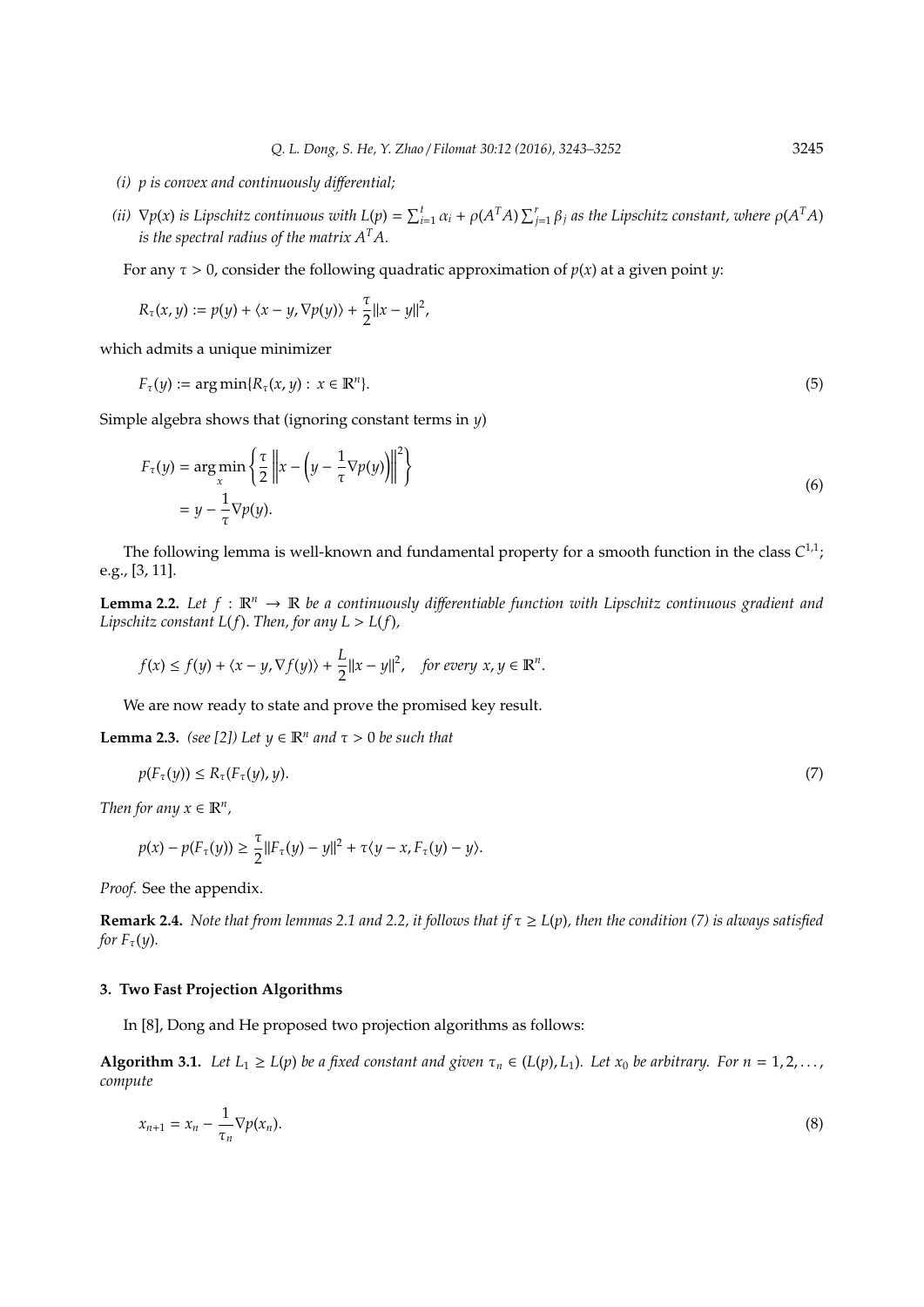**Algorithm 3.2.** *Given*  $\gamma > 0$  *and*  $\eta > 1$ *. Let*  $x_0$  *be arbitrary. For*  $n = 1, 2, \ldots$ , *find the smallest nonnegative integer m<sub>n</sub> such that*  $\tau_n = \gamma \eta^{m_n}$  *and* 

$$
x_{n+1} = x_n - \frac{1}{\tau_n} \nabla p(x_n), \tag{9}
$$

*which satisfies*

$$
p(x_{n+1}) - p(x_n) + \langle \nabla p(x_n), x_n - x_{n+1} \rangle \le \frac{\tau_n}{2} ||x_n - x_{n+1}||^2.
$$
 (10)

Dong and He [8] presented the following theorem which shows the convergence of the sequences  $\{x_n\}$  and illustrates that two algorithms share a sublinear global rate of convergence *O*(1/*n*).

**Theorem 3.1.** Let  $\{x_n\}$  be a sequence generated by Algorithm 3.1 or Algorithm 3.2. Then  $\{x_n\}$  converges to a solution *of the MSFP (1), and furthermore for any*  $n \geq 1$  *it holds,* 

$$
p(x_n) \le \frac{\alpha L(p) \|x_0 - x^*\|^2}{2n}, \quad \forall x^* \in \Gamma.
$$

In this section, we introduce two algorithms which accelerate the algorithms 3.1 and 3.2, respectively. The global rate of convergence of the two algorithms are investigated and the sequence  $\{p(x_n)\}$  has the better complexity rate *O*(1/*n* 2 ).

**Algorithm 3.3.** Let  $L_1 \ge L(p)$  be a fixed constant and given  $\tau_n \in (L(p), L_1)$ . Let  $x_0$  be arbitrary and set  $y_1 = x_0, t_1 = 1$ . *For n* = 1, 2, . . . , *compute*

$$
x_n = y_n - \frac{1}{\tau_n} \nabla p(y_n), \tag{11}
$$

$$
t_{n+1} = \frac{1 + \sqrt{1 + 4t_n^2}}{2},\tag{12}
$$

*and*

$$
y_{n+1} = x_n + \left(\frac{t_n - 1}{t_{n+1}}\right)(x_n - x_{n-1}).
$$
\n(13)

**Algorithm 3.4.** *Given*  $\gamma > 0$  *and*  $\eta > 1$ *. Let*  $x_0$  *be arbitrary and set*  $y_1 = x_0$ ,  $t_1 = 1$ *. For*  $n = 1, 2, \ldots$ , *find the smallest nonnegative integer*  $m_n$  *such that*  $\tau_n = \gamma \eta^{m_n}$  *and* 

$$
x_n = y_n - \frac{1}{\tau_n} \nabla p(y_n), \tag{14}
$$

*which satisfies*

$$
p(x_n) - p(y_n) + \langle \nabla p(y_n), y_n - x_n \rangle \leq \frac{\tau_n}{2} ||y_n - x_n||^2.
$$
\n
$$
(15)
$$

*Compute*

$$
t_{n+1} = \frac{1 + \sqrt{1 + 4t_n^2}}{2},\tag{16}
$$

*and*

$$
y_{n+1} = x_n + \left(\frac{t_n - 1}{t_{n+1}}\right)(x_n - x_{n-1}).
$$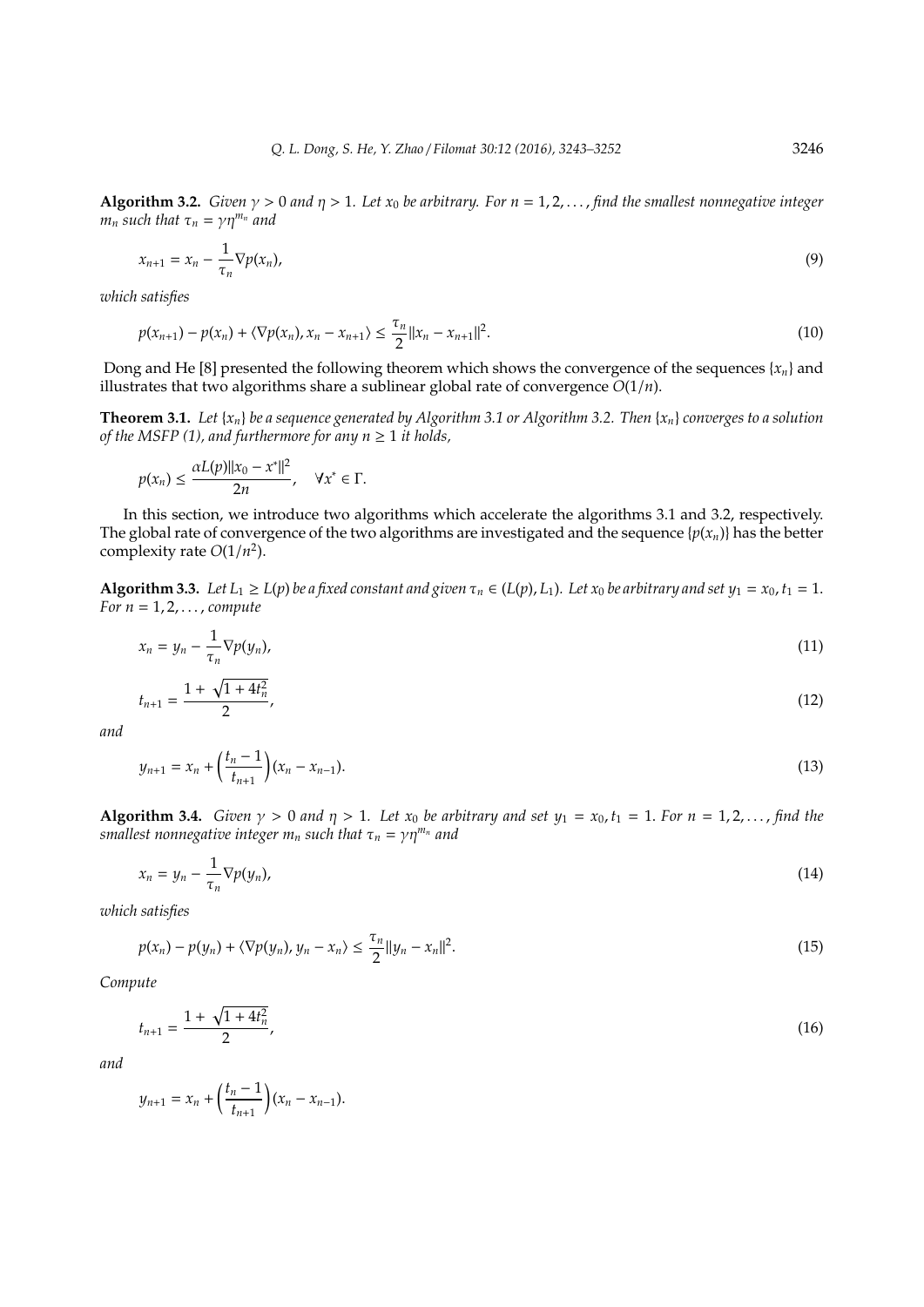**Lemma 3.2.**

$$
\beta L(p) \le \tau_n \le \alpha L(p). \tag{17}
$$

*where*  $\alpha = \frac{L_1}{L(p)}$ ,  $\beta = 1$  *in Algorithm* 3.3 and  $\alpha = \eta$ ,  $\beta = \frac{\gamma}{L(p)}$ *L*(*p*) *in Algorithm 3.4.*

*Proof.* It is easy to verify (17) for Algorithm 3.3. By  $\eta > 1$  and the choice of  $\tau_n$ , we get  $\tau_n \ge \gamma$ . From lemma 2.2, it follows that inequality (15) is satisfied for  $\tau_n \ge L(p)$ , where  $L(p)$  is the Lipschitz constant of  $\nabla p$ . So, for Algorithm 3.4 one has  $\tau_n \leq \eta L(p)$  for every  $n \geq 1$ .

**Remark 3.3.** In the algorithm 'FISTA with backtracking', Beck and Teboulle [2] took  $\tau_n = \tau_{n-1}\eta^{m_n}$ , with  $\tau_0 > 0$ ,  $\eta >$ 1*. It is obvious that* τ*<sup>n</sup> increases with n and consequently doesn't satisfy the right inequality of (17), which is essential in the proof of the convergence theorem. In Algorithm 3.4, we take*  $\tau_n = \gamma \eta^{m_n}$  *which satisfies the right inequality of (17) (see the proof of Lemma 3.2).*

The next result provides the key recursive relation for the sequence  $\{p(x_n)\}$ .

**Lemma 3.4.** *(see [2]) The sequences*  $\{x_n, y_n\}$  *generated via Algorithm 3.3 or Algorithm 3.4 satisfy for every n*  $\geq 1$ 

$$
\frac{2}{\tau_n}t_n^2v_n - \frac{2}{\tau_{n+1}}t_{n+1}^2v_{n+1} \ge ||u_{n+1}||^2 - ||u_n||^2,
$$

*where*  $v_n := p(x_n)$ ,  $u_n := t_n x_n - (t_n - 1)x_{n-1} - x^*$  *with*  $x^* \in \Gamma$ .

*Proof.* See Appendix.

We also need the following trivial facts.

**Lemma 3.5.** *Let* {*an*, *bn*} *be positive sequences of reals satisfying*

$$
a_n - a_{n+1} \ge b_{n+1} - b_n
$$
,  $\forall n \ge 1$ , with  $a_1 + b_1 \le c$ ,  $c > 0$ .

*Then*  $a_n \leq c$  *for every*  $n \geq 1$ *.* 

**Lemma 3.6.** *The positive sequence*  $\{t_n\}$  *generated in* (12) with  $t_1 = 1$  *satisfies*  $t_n \geq (n + 1)/2$  *for all n*  $\geq 1$ *.* 

**Theorem 3.7.** *Let*  $\{x_n\}$  *be generated by Algorithm 3.3 or Algorithm 3.4. Then for any*  $n \ge 1$ 

$$
p(x_n) \le \frac{2\alpha L(p) \|x_0 - x^*\|^2}{(n+1)^2}, \quad \forall x^* \in \Gamma.
$$
 (18)

*Proof.* Let us define the quantities

$$
a_n := \frac{2}{\tau_n} t_n^2 v_n, \quad b_n := \|u_n\|^2, \quad c := \|y_1 - x^*\|^2 = \|x_0 - x^*\|^2,
$$

and recall (cf. Lemma 3.4) that  $v_n := p(x_n)$ . Then, by Lemma 3.4 we have for every  $n \ge 1$ 

$$
a_n - a_{n+1} \ge b_{n+1} - b_n,
$$

and hence assuming that  $a_1 + b_1 \leq c$  holds true, invoking Lemma 3.5, we obtain that

$$
\frac{2}{\tau_n} t_n^2 v_n \le ||x_0 - x^*||^2,
$$

which combined with  $t_n \geq (n + 1)/2$  (by Lemma 3.6) yields

$$
v_n \leq \frac{2\tau_n||x_0 - x^*||^2}{(n+1)^2}.
$$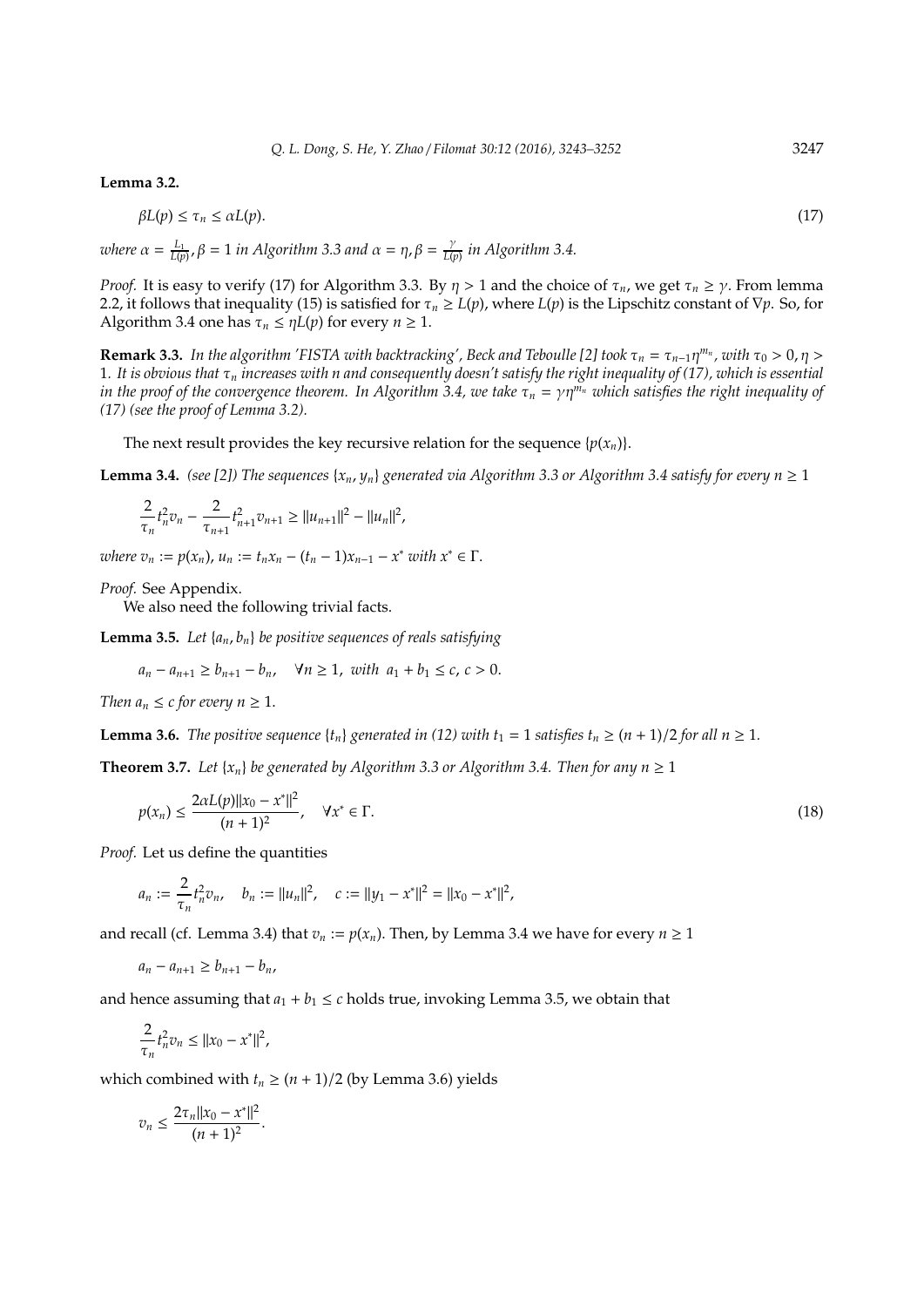Utilizing the upper bound on  $\tau_n$  given in (17), the desired result (18) follows. Thus, all that remains is to prove the validity of the relation  $a_1 + b_1 \le c$ . Since  $t_1 = 1$ , and using the definition of  $u_n$  given in Lemma 3.4, we have here

$$
a_1 = \frac{2}{\tau_1} t_1^2 v_1 = \frac{2}{\tau_1} v_1, \quad b_1 = ||u_1||^2 = ||x_1 - x^*||^2.
$$

Applying Lemma 2.3 to the points  $x := x^*$ ,  $y := y_1$  with  $\tau = \tau_1$ , we get

$$
p(x^*) - p(x_1) \ge \frac{\tau_1}{2} ||x_1 - y_1||^2 + \tau_1 \langle y_1 - x^*, x_1 - y_1 \rangle.
$$
 (19)

Thus, using  $p(x^*) = 0$ , we obtain

$$
-p(x_1) \ge \frac{\tau_1}{2} ||x_1 - y_1||^2 + \tau_1 \langle y_1 - x^*, x_1 - y_1 \rangle
$$
  
= 
$$
\frac{\tau_1}{2} \{ ||x_1 - x^*||^2 - ||y_1 - x^*||^2 \}.
$$

Consequently,

$$
\frac{2}{\tau_1}v_1 \le ||y_1 - x^*||^2 - ||x_1 - x^*||^2,
$$

that is,  $a_1 + b_1 \leq c$  holds true.

**Remark 3.8.** *In Note 2 of the article [13], Tseng discussed the choice of t<sup>n</sup> in fast algorithms and concluded that t<sup>n</sup> needs to satisfy the inequality*

$$
t_{n+1}^2 - t_{n+1} \le t_n^2. \tag{20}
$$

*The condition (20) allows* {*tn*} *to increase, but not too fast. For fastest convergence,* {*tn*} *should increase as fast as possible, as the proof of Theorem 3.7 suggests. It is easy to verify that the choice*

$$
t_n=\frac{n+1}{2}
$$

*also satisfies (20). Solving (20) with* " ≤ " *replaced by "*=*" yields (12) which tends to infinity somewhat faster.*

**Remark 3.9.** *Different from Theorem 3.1, there isn't convergence of the sequence*  $\{x_n\}$  *in Theorem 3.7 for algorithms 3.3 and 3.4. Combettes and Pesquet [7] concluded that the convergence of the sequence* {*xn*} *generated by Algorithm 3.3 or Algorithm 3.4 is no longer guaranteed in general.*

Table 1: Computational results for example 1 with different algorithms

|                  | Algorithm 3.1 |         |         | Algorithm 3.3 |         |         | Algorithm 3.4 |       |
|------------------|---------------|---------|---------|---------------|---------|---------|---------------|-------|
|                  | 1.01L(p)      | 1.1L(p) | 1.2L(p) | 1.01L(p)      | 1.1L(p) | 1.2L(p) |               |       |
| Initial point    | Iter.         | Iter.   | Iter.   | Iter.         | Iter.   | Iter.   | Iter.         | InIt. |
| (0,0,0,0,0)      | 96            | 104     | 114     | 52            | 57      | 62      |               | 10    |
| (20,10,20,10,20) | 1246          | 1358    | 1482    | 629           | 685     | 747     | 8             | 24    |
| (100,0,0,0,0)    | 1256          | 1368    | 1493    | 634           | 690     | 753     | 10            | 31    |
| (1,1,1,1,1)      | 1228          | 1338    | 1460    | 621           | 676     | 737     | З             | 16    |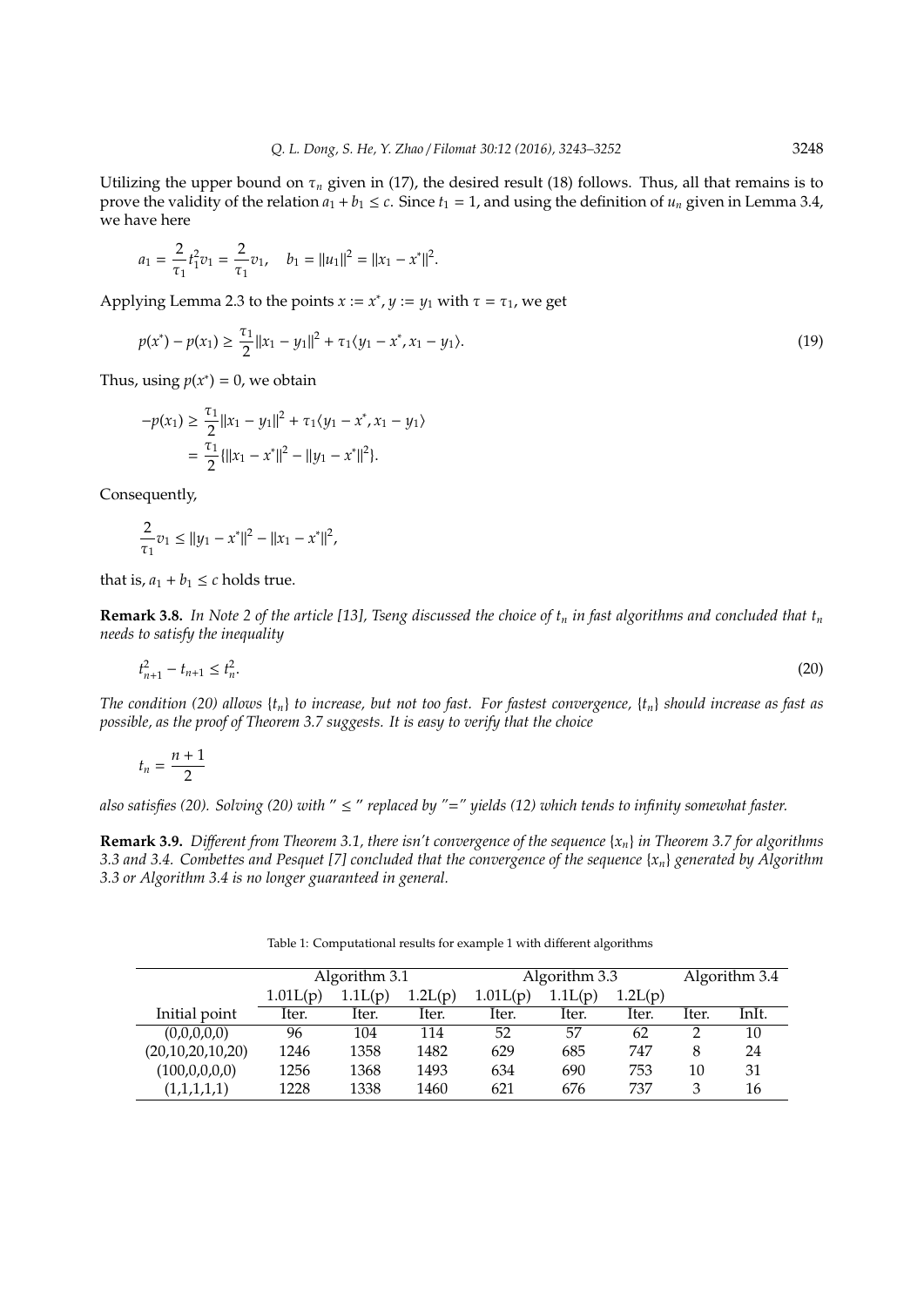|           | N             |       | 20              | 30              | 40               | 50               | 60    |
|-----------|---------------|-------|-----------------|-----------------|------------------|------------------|-------|
| $t = 5$ , | Algorithm 3.1 | Iter. | 482             | 551             | 747              | 889              | 1085  |
|           |               | Sec.  | 0.032           | 0.047           | 0.078            | 0.188            | 0.265 |
|           | Algorithm 3.3 | Iter. | 88              | $\overline{95}$ | $\overline{112}$ | $\overline{123}$ | 137   |
|           |               | Sec.  | 0.015           | 0.016           | 0.016            | 0.016            | 0.016 |
| $r=5$     | Algorithm 3.2 | Iter. | 9               | 7               | 6                | 7                | 6     |
|           |               | InIt. | 105             | 145             | 177              | 209              | 210   |
|           |               | Sec.  | 0.016           | 0.016           | 0.032            | 0.047            | 0.047 |
|           | Algorithm 3.4 | Iter. | 6               | 5               | 5                | 5                | 5     |
|           |               | InIt. | 89              | 122             | 147              | 167              | 171   |
|           |               | Sec.  | 0.015           | 0.016           | 0.016            | 0.031            | 0.047 |
| $t = 10,$ | Algorithm 3.1 | Iter. | 599             | 794             | 872              | 1327             | 1713  |
|           |               | Sec.  | 0.109           | 0.188           | 0.329            | 0.609            | 1.187 |
|           | Algorithm 3.3 | Iter. | 135             | 158             | 166              | 210              | 241   |
|           |               | Sec.  | 0.031           | 0.031           | 0.046            | 0.094            | 0.172 |
| $r = 15$  | Algorithm 3.2 | Iter. | 11              | 8               | 6                | 7                | 7     |
|           |               | InIt. | 126             | 158             | 177              | 213              | 244   |
|           |               | Sec.  | 0.032           | 0.047           | 0.062            | 0.110            | 0.172 |
|           | Algorithm 3.4 | Iter. | 5               | 5               | 6                | 5                | 5     |
|           |               | InIt. | 105             | 139             | 147              | 179              | 202   |
|           |               | Sec.  | 0.031           | 0.031           | 0.047            | 0.125            | 0.125 |
| $t = 30,$ | Algorithm 3.1 | Iter. | 953             | 1250            | 2100             | 2246             | 2448  |
|           |               | Sec.  | 0.453           | 0.703           | 1.500            | 1.875            | 4.125 |
|           | Algorithm 3.3 | Iter. | 282             | 331             | 445              | 461              | 484   |
|           |               | Sec.  | 0.125           | 0.188           | 0.313            | 0.407            | 0.843 |
| $r = 40$  | Algorithm 3.2 | Iter. | $\overline{15}$ | $\overline{11}$ | $\overline{12}$  | $\overline{13}$  | 9     |
|           |               | InIt. | 126             | 145             | 182              | 224              | 232   |
|           |               | Sec.  | 0.062           | 0.094           | 0.125            | 0.203            | 0.391 |
|           | Algorithm 3.4 | Iter. | 9               | 5               | 7                | $\overline{10}$  | 9     |
|           |               | InIt. | 105             | 123             | 147              | 181              | 188   |
|           |               | Sec.  | 0.047           | 0.079           | 0.109            | 0.172            | 0.344 |

Table 2: Computational results for example 2 with different dimensions and different numbers of *C<sup>i</sup>* and *Q<sup>j</sup>* .

#### **4. Numerical experiments**

In order to verify the theoretical assertions, we present some numerical experiments in this section. We apply algorithms 3.3 and 3.4 to solve two test problems of [16] (examples 1 and 2), and compare the numerical results with those of the algorithms 3.1 and 3.2 proposed by Dong and He [8].

For convenience, we denote the vector with all elements 0 by  $e_0$ , and the vector with all elements 1 by  $e_1$  in what follows. In the numerical results listed in the following tables, 'Iter.' and 'Sec.' denote the number of iterations and the cpu time in seconds, respectively. For algorithms 3.2 and 3.4, 'InIt.' denotes the number of total iterations of finding suitable  $\tau_n$  in (10) and (15).

**Example 1 ([16]).** Consider the SFP as finding  $x \in C = \{x \in \mathbb{R}^5 | ||x|| \le 0.25\}$  such that  $Ax \in Q = \{y = 0\}$  $(y_1, y_2, y_3, y_4)^T \in \mathbb{R}^4 \mid 0.6 \leq y_j \leq 1, j = 1, 2, 3, 4$ , where

| $A = \left( \begin{array}{rrrrr} 2 & -1 & 3 & 2 & 3 \\ 1 & 2 & 5 & 2 & 1 \\ 2 & 0 & 2 & 1 & -2 \\ 2 & -1 & 0 & -3 & 5 \end{array} \right).$ |  |  |  |
|---------------------------------------------------------------------------------------------------------------------------------------------|--|--|--|
|                                                                                                                                             |  |  |  |
|                                                                                                                                             |  |  |  |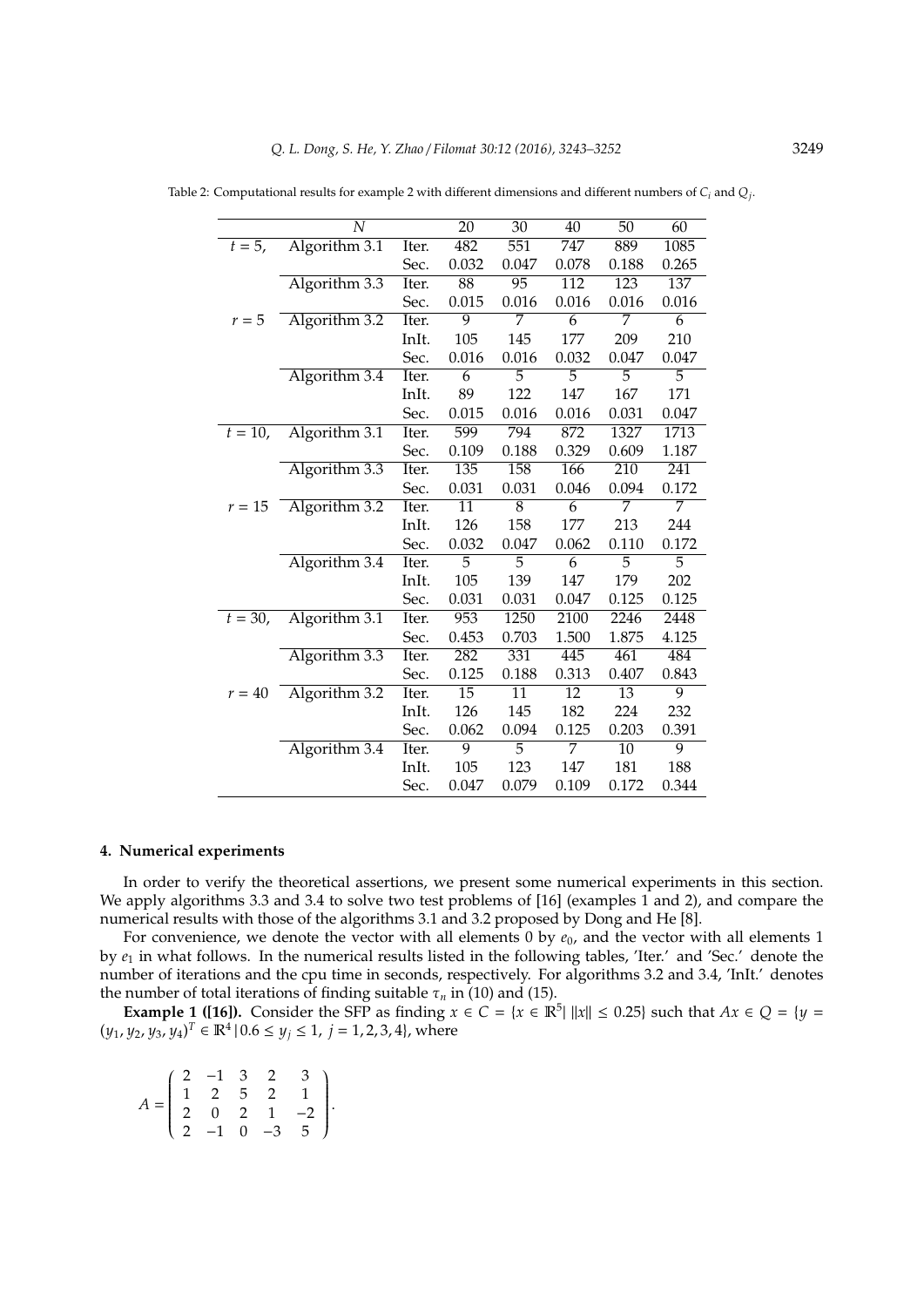The weights of  $p(x)$  were set to  $\alpha = 0.9$ ,  $\beta = 0.1$ . In the implementation, we took  $p(x) < \epsilon = 10^{-9}$  as the stopping criterion as in [16].



Figure 1: Comparison of the value errors  $log(p(x_n))$  of algorithms 3.1, 3.2, 3.3 and 3.4.

For algorithms 3.1 and 3.3, we tested  $\tau_n = 1.01L(p)$ ,  $1.1L(p)$ ,  $\dots$ ,  $1.9L(p)$  and the numerical results were reported in table 1 with different initial point  $x_0$ . (Since the number of iterations for  $\tau_n = 1.3L(p)$ ,  $1.4L(p)$ , . . . , 1.9*L*(*p*) was larger than those for  $\tau_n \leq 1.2L(p)$ , we only reported the results for  $\tau_n \leq 1.2L(p)$ .) We took  $\gamma = 2$  and  $\eta$  = 1.2 for algorithms 3.2 and 3.4. We can see from table 1 that algorithms 3.1 and 3.3 were efficient when choosing a *suitable*  $\tau_n$  ( $\tau_n \in (L(p), 1.1L(p))$  was the best choice for the current example), while the number of iterations of Algorithm 3.3 was smaller than those of Algorithm 3.1 which is consistent with our theoretical analysis, and the number of iterations of Algorithm 3.4 was smaller than those for algorithms 3.1 and 3.3.

**Example 2 ([16]).** Consider the MSFP where  $A = (a_{ij})_{N \times N} \in \mathbb{R}^{N \times N}$  and  $a_{ij} \in (0, 1)$  generated randomly:

$$
C_i = \{x \in \mathbb{R}^N | ||x - d_i|| \le r_i\}, \quad i = 1, 2, ..., t,
$$
  

$$
Q_j = \{y \in \mathbb{R}^N | L_j \le y \le U_j\}, \quad j = 1, 2, ..., r,
$$

where  $d_i$  is the center of the ball  $C_i$ ,  $e_0 \leq d_i \leq 10e_1$ , and  $r_i \in (40, 50)$  is the radius,  $d_i$  and  $r_i$  are both generated randomly. *L<sup>j</sup>* and *U<sup>j</sup>* are the boundary of the box *Q<sup>j</sup>* , and are also generated randomly, satisfying  $20e_1 \leq L_i \leq 30e_1$ ,  $40e_1 \leq U_i \leq 80e_1$ , respectively. The weights of  $p(x)$  were  $1/(t + r)$ . The stopping criterion was  $p(x) < \varepsilon = 10^{-4}$  with the initial point  $x_0 = e_0 \in \mathbb{R}^N$ .

We tested the algorithms 3.1, 3.2, 3.3 and 3.4 with different *t* and *r* in different dimensional Euclidean space. In algorithms 3.1 and 3.3, since a smaller  $\tau_n$  was more efficient than a larger one, we chose  $\tau_n = 1.01L(p)$  in the experiment. We took  $\gamma = 1$ ,  $\eta = 1.1$  for algorithms 3.2 and 3.4. For comparison, the same random values were taken in each test for four algorithms. The numerical results were listed in table 2, from which we could observe the efficiency of the algorithms 3.3 and 3.4, both from the points of view of number of iterations and cpu time. We found that the algorithms 3.3 and 3.4, in fact, accelerated the algorithms 3.1 and 3.2, respectively. It should be noted that the self-adaptive algorithm 3.2 behaved better that the fast algorithm 3.3 and the reason is worth further research.

The logarithm of  $p(x_n)$  of the four algorithms for 10000 iterations was described in Figure 1. One could see that after 10000 iterations algorithms 3.1, 3.2, 3.3 and 3.4 reached an accuracy of approximately 10<sup>-7</sup>, 10<sup>−</sup><sup>29</sup>, 10<sup>−</sup><sup>26</sup> and 10<sup>−</sup><sup>30</sup>, respectively. The results produced by algorithms 3.3 (resp. 3.4) were better than those produced by algorithms 3.1 (resp. 3.2) by several (resp. one) orders of magnitude, and it clearly demonstrated the effective performance of two fast algorithms. As the above analysis, the efficiency of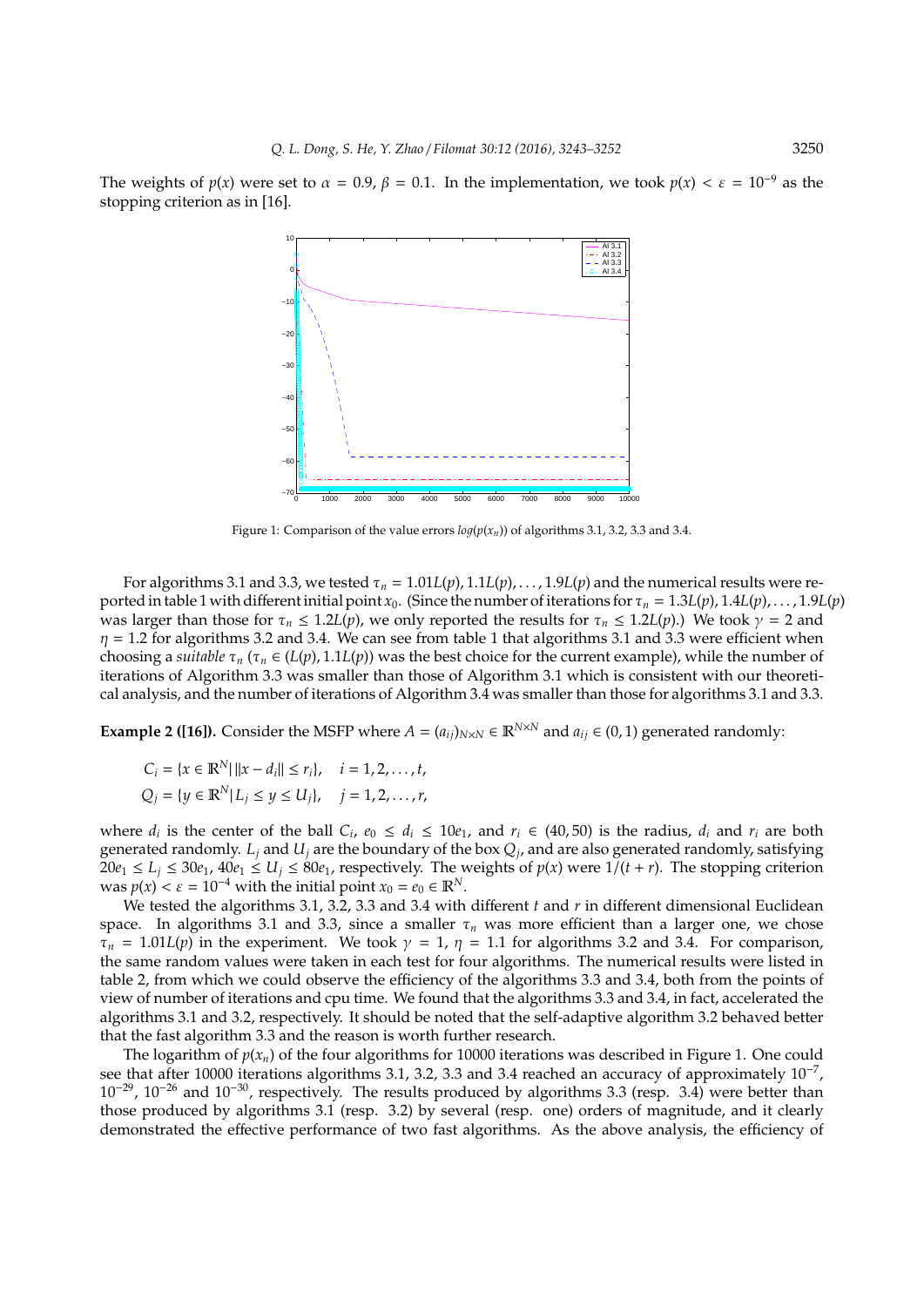Algorithm 3.2 was better than that of Algorithm 3.3.

**Acknowledgements** The authors would like to thank Dr. Wenxing Zhang for his help in numerical experiments and the reviewers for their pertinent comments and suggestions.

#### **Appendix**

*Proof of Lemma 2.3.* From (7), we have

$$
p(x) - p(F_{\tau}(y)) \ge p(x) - R_{\tau}(F_{\tau}(y), y). \tag{21}
$$

Now, from the fact that *p* is convex, it follows

$$
p(x) \ge p(y) + \langle x - y, \nabla p(y) \rangle. \tag{22}
$$

On the other hand, by the definition of  $R_{\tau}(x, y)$ , one has

$$
R_{\tau}(F_{\tau}(y), y) = p(y) + \langle F_{\tau}(y) - y, \nabla p(y) \rangle + \frac{\tau}{2} ||F_{\tau}(y) - y||^2.
$$
 (23)

Therefore, using (21)-(23), it follows that

$$
p(x) - p(F_{\tau}(y)) \ge -\frac{\tau}{2} ||F_{\tau}(y) - y||^2 + \langle x - F_{\tau}(y), \nabla p(y) \rangle
$$
  
=  $-\frac{\tau}{2} ||F_{\tau}(y) - y||^2 + \tau \langle x - F_{\tau}(y), y - F_{\tau}(y) \rangle$   
=  $\frac{\tau}{2} ||F_{\tau}(y) - y||^2 + \tau \langle y - x, F_{\tau}(y) - y \rangle,$ 

where in the first equality above we used (6).

*Proof of Lemma 3.4.* First we apply Lemma 2.3 at the points  $(x := x_n, y := y_{n+1})$  with  $\tau = \tau_{n+1}$ , and likewise at the points  $(x := x^*$ ,  $y := y_{n+1}$ ), to get

$$
\begin{aligned} 2\tau_{n+1}^{-1}(v_n-v_{n+1})&\geq \|x_{n+1}-y_{n+1}\|^2+2\langle x_{n+1}-y_{n+1},y_{n+1}-x_n\rangle,\\ -2\tau_{n+1}^{-1}v_{n+1}&\geq \|x_{n+1}-y_{n+1}\|^2+2\langle x_{n+1}-y_{n+1},y_{n+1}-x^*\rangle, \end{aligned}
$$

where we used the fact that  $p(x^*) = 0$  and  $x_{n+1} = F_{\tau_{n+1}}(y_{n+1})$ . To get a relation between  $v_n$  and  $v_{n+1}$ , we multiply the first inequality above by  $(t_{n+1} - 1)$  and add it to the second inequality:

$$
\frac{2}{\tau_{n+1}}((t_{n+1}-1)v_n-t_{n+1}v_{n+1})\geq t_{n+1}||x_{n+1}-y_{n+1}||^2+2\langle x_{n+1}-y_{n+1},t_{n+1}y_{n+1}-(t_{n+1}-1)x_n-x^*\rangle.
$$

Multiplying the last inequality by  $t_{n+1}$  and using the relation  $t_n^2 = t_{n+1}^2 - t_{n+1}$  which holds thanks to (12), we obtain

$$
\frac{2}{\tau_{n+1}}(t_n^2v_n - t_{n+1}^2v_{n+1}) \geq ||t_{n+1}(x_{n+1} - y_{n+1})||^2 + 2t_{n+1}(x_{n+1} - y_{n+1}, t_{n+1}y_{n+1} - (t_{n+1} - 1)x_n - x^*).
$$

Applying the usual Pythagoras relation

 $||b - a||^2 + 2\langle b - a, a - c \rangle = ||b - c||^2 - ||a - c||^2$ ,

to the right-hand side of the last inequality with

$$
a := t_{n+1}y_{n+1}, \quad b := t_{n+1}x_{n+1}, \quad c := (t_{n+1}-1)x_n + x^*,
$$